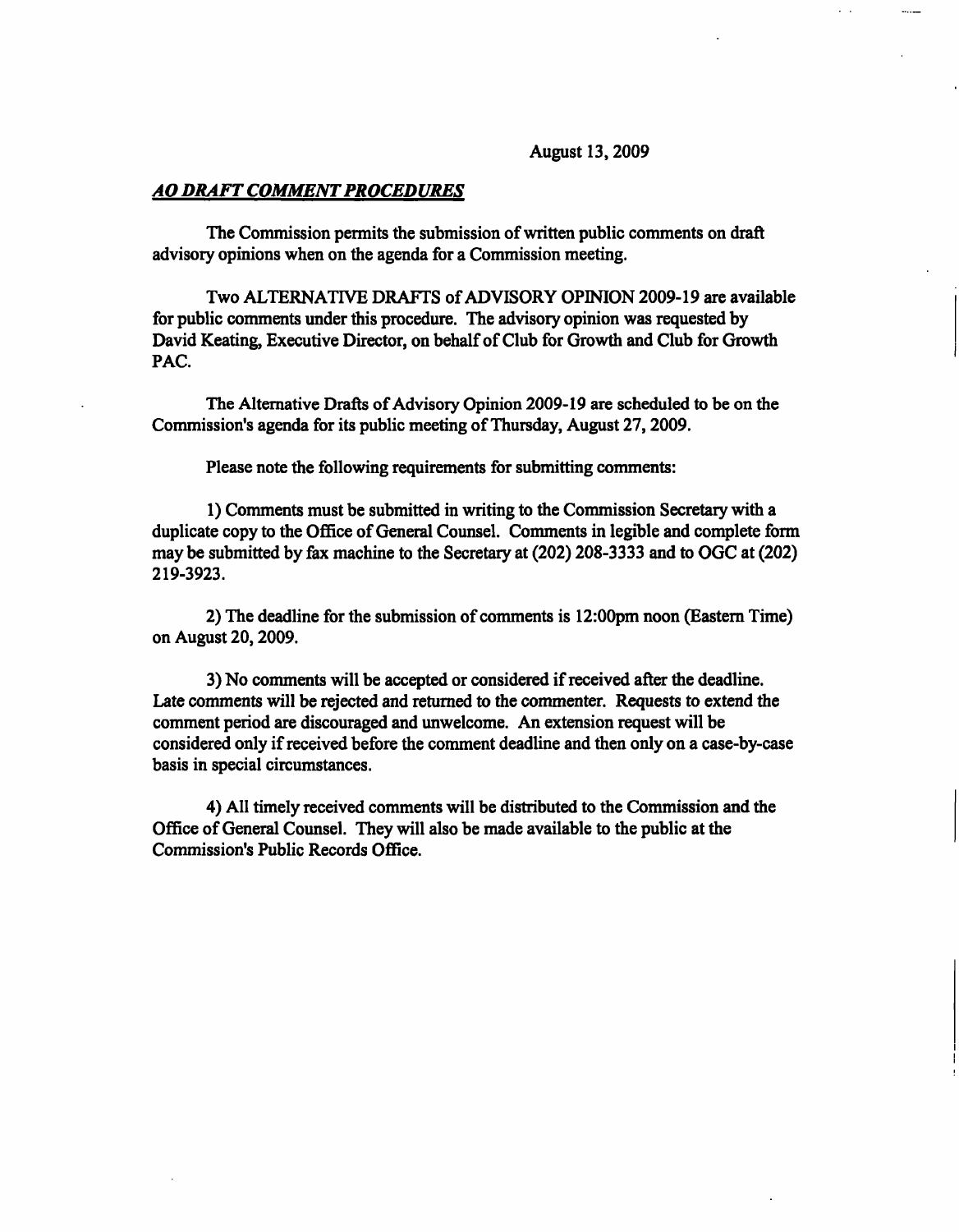## CONTACTS

Press inquiries: Judith Ingram (202) 694-1220

Commission Secretary: Mary Dove (202) 694-1040

Other inquiries:

To obtain copies of documents related to AO 2009-19, contact the Public Records Office at (202) 694-1120 or (800) 424-9530 or visit the Commission's website at www.fec.gov.

For questions about comment submission procedures, contact Rosemary C. Smith, Associate General Counsel, at (202) 694-1650.

## MAILING ADDRESSES

Commission Secretary Federal Election Commission 999 E Street, NW Washington, DC 20463

Rosemary C. Smith Associate General Counsel Office of General Counsel Federal Election Commission 999 E Street, NW Washington, DC 20463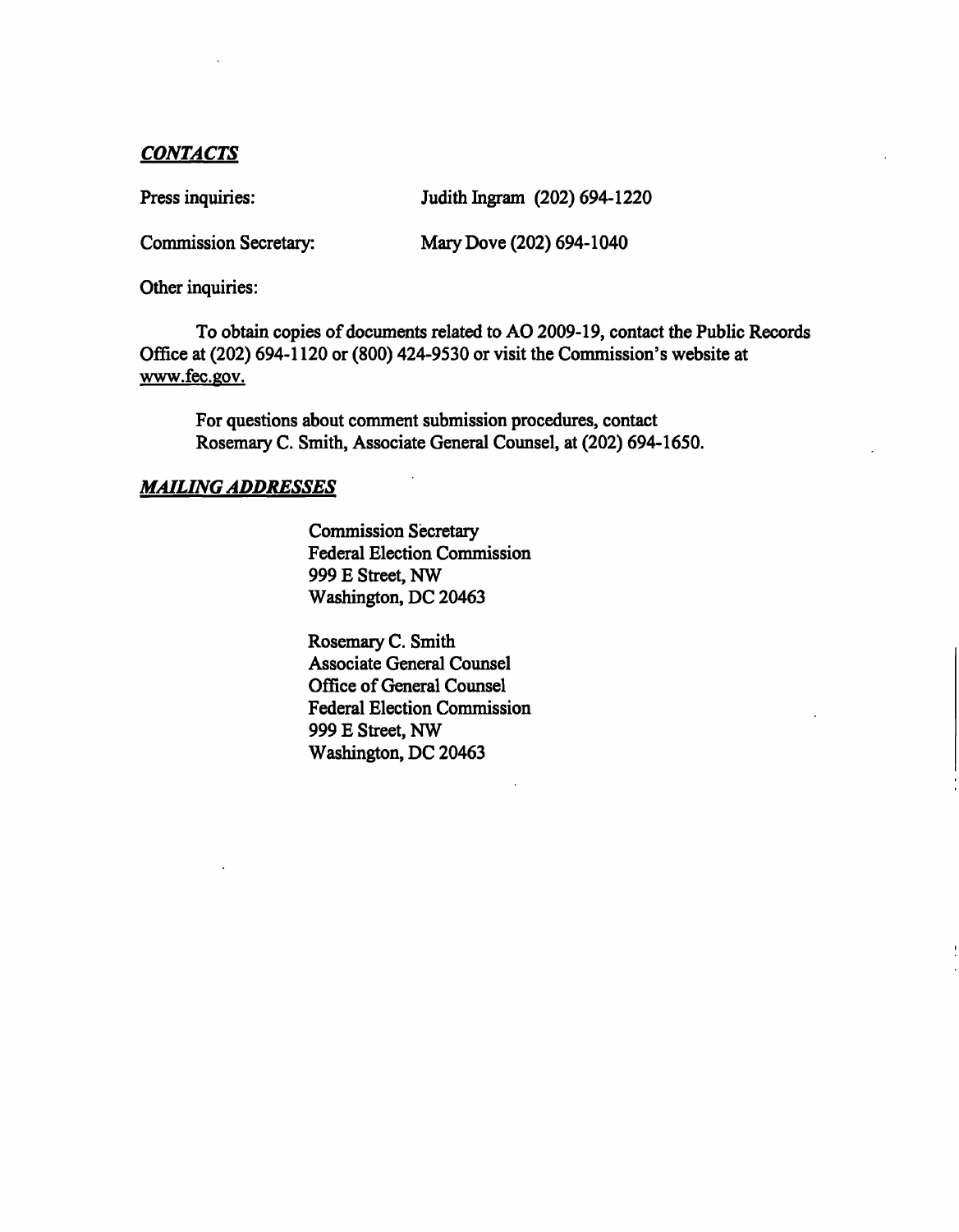AGENDA DOCUMENT NO. 09-57



 $\ddotsc$ 

FEDERAL ELECTION COMMISSION Washington, DC 20463

August 13, 2009



 $10 - 12$ 

### **MEMORANDUM**

TO: The Commission

> Thomasenia P. Dune General Counsel

> > Rosemary C. Smith  $\mathcal{R}$  CS Associate General Counsel

Amy L. Rothstein  $\mathcal{H}$ Assistant General Counsel

Esther D. Heiden. **Attorney** 

Subject:

FROM:

Draft AO 2009-19 (Club for Growth)

We have been asked to circulate the two attached alternative drafts of the subject advisory opinion. Please place these drafts on the agenda for August 27, 2009.

Attachments

SECRETARIAT

2009 AUG 13 P 4:50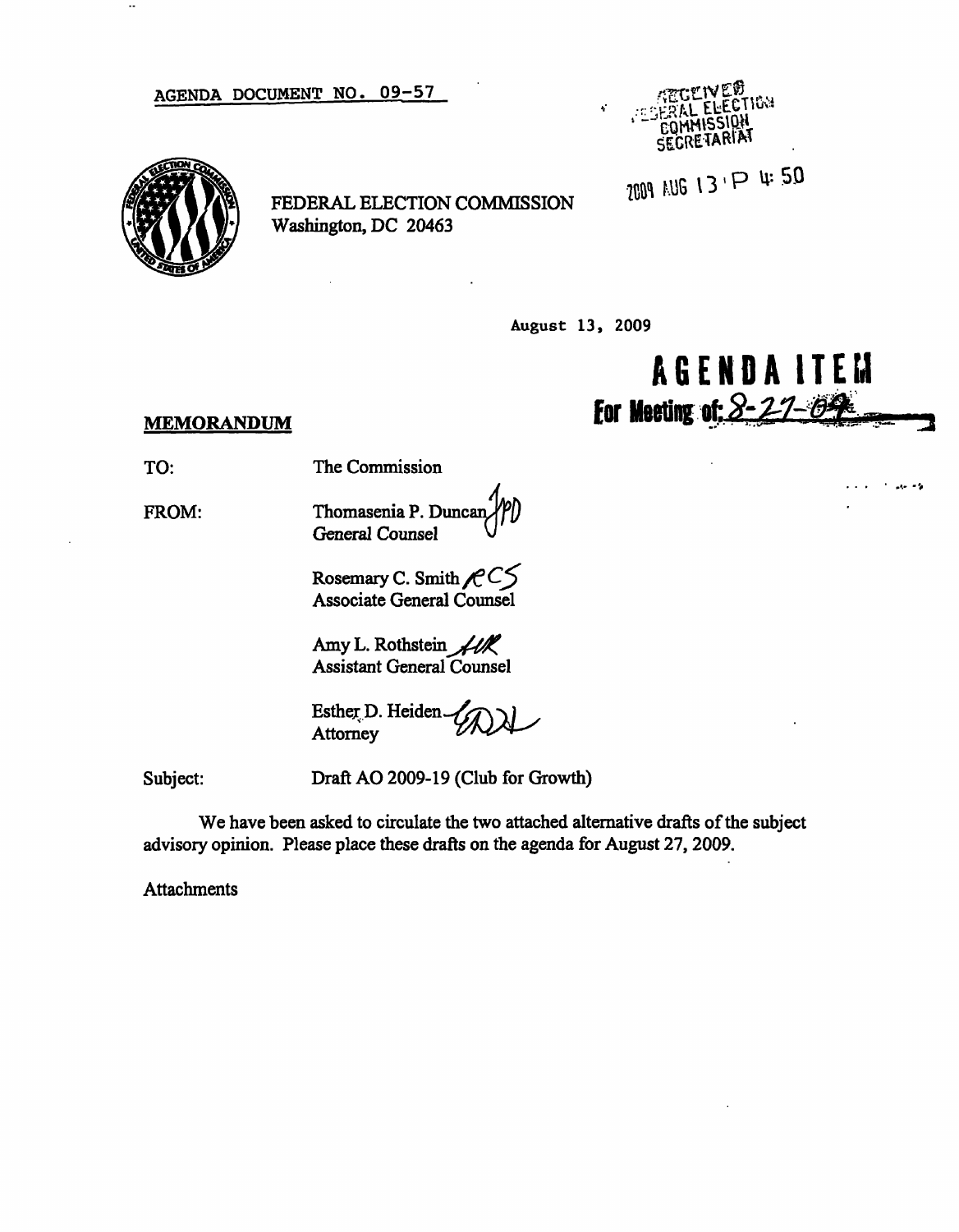- 1 ADVISORY OPINION 2009-19
- 2
- 3 Mr. David Keating
- 4 Executive Director
- 5 Club for Growth **DRAFT A**
- 6 2001 L Street, NW
- 7 Suite 600
- 8 Washington, DC 20036
- 9
- 10 Dear Mr. Keating:
- 11 We are responding to your advisory opinion request on behalf of Club for Growth
- 12 and Club for Growth PAC, concerning the application of the Federal Election Campaign
- 13 Act of 1971, as amended (the "Act"), and Commission regulations to the use of
- 14 contributor information contained in reports filed with the Commission.
- 15 The Commission concludes that Club for Growth and Club for Growth PAC may
- 16 use contributor information contained in reports filed with the Commission to notify
- 17 contributors to Senator Arlen Specter's 2010 Senate re-election campaign that Senator
- 18 Specter has switched his party affiliation, and has publicly offered to refund contributions
- 19 upon request.
- 20 Background
- 21 The facts presented in this advisory opinion are based on your letter received on 22 June 25, 2009, and conversations with Commission attorneys.
- 23 Club for Growth ("Club") is an incorporated nonprofit membership organization
- 24 exempt from taxation under section 501(c)(4) of the Internal Revenue Code. Club for
- 25 Growth PAC ("Club PAC") is the separate segregated fund of the Club and is a
- 26 multicandidate committee under Commission regulations.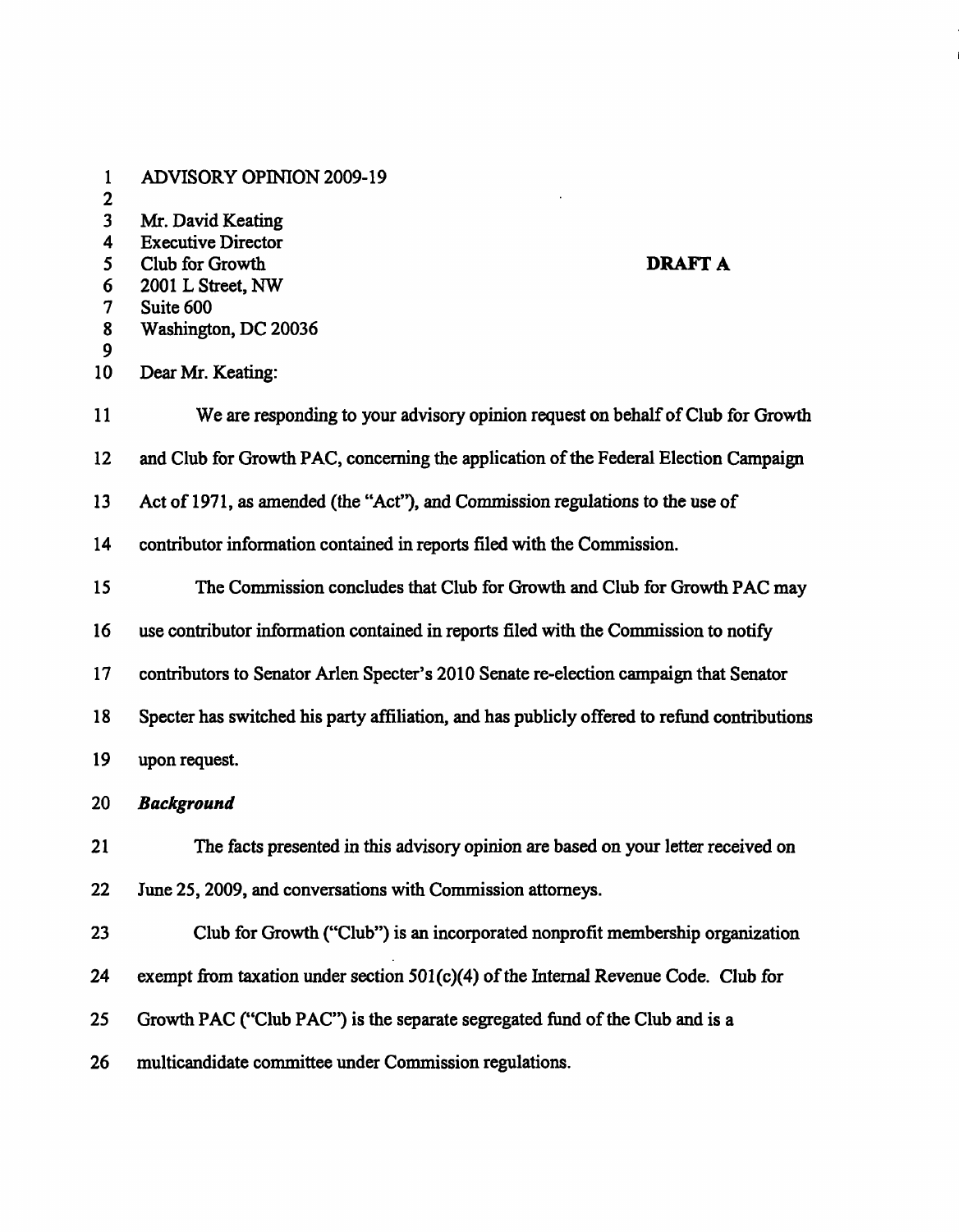| $\mathbf{1}$ | Senator Arlen Specter represents the Commonwealth of Pennsylvania. Citizens                |
|--------------|--------------------------------------------------------------------------------------------|
| $\mathbf{2}$ | for Arlen Specter ("Specter Committee") is his authorized campaign committee. On           |
| 3            | April 28, 2009, Senator Specter announced that he had decided to switch his party          |
| 4            | affiliation and to run as a Democrat for the 2010 Senate election. See Press Release,      |
| 5            | Citizens for Arlen Specter, Statement by Arlen Specter (April 28, 2009) (attached to       |
| 6            | advisory opinion request). In his press release, Senator Specter stated that he would      |
| 7            | return campaign contributions made during the 2010 election cycle upon request.            |
| 8            | The Club and Club PAC wish to communicate with individual contributors to the              |
| 9            | Specter Committee to inform them of Senator Specter's decision to run as a Democrat in     |
| 10           | the 2010 election. The Club and Club PAC propose to compile a list of contributors from    |
| 11           | information contained in campaign finance reports that the Specter Committee has filed     |
| 12           | with the Commission. The communications would notify contributors about Senator            |
| 13           | Specter's policy of providing refunds upon request to those who contributed to his         |
| 14           | campaign while he was running as a Republican. The communications would not contain        |
| 15           | any express advocacy or mention any other candidate.                                       |
| 16           | Either the Club or Club PAC would send a one-time letter to contributors to the            |
| 17           | Specter Committee, or alternatively, for those contributors with published phone           |
| 18           | numbers, the Club or Club PAC may make a one-time telephone call. The letter would         |
| 19           | inform contributors to the Specter Committee of Senator Specter's decision to switch to    |
| 20           | the Democratic Party and his policy of refunding contributions upon request. A             |
| 21           | preprinted form letter requesting a contribution refund and envelope addressed directly to |
| 22           | the Specter Committee would be enclosed with the letter. Neither the Club nor Club         |
| 23           | PAC would know who sends this form letter to the Specter Committee. If the Club or         |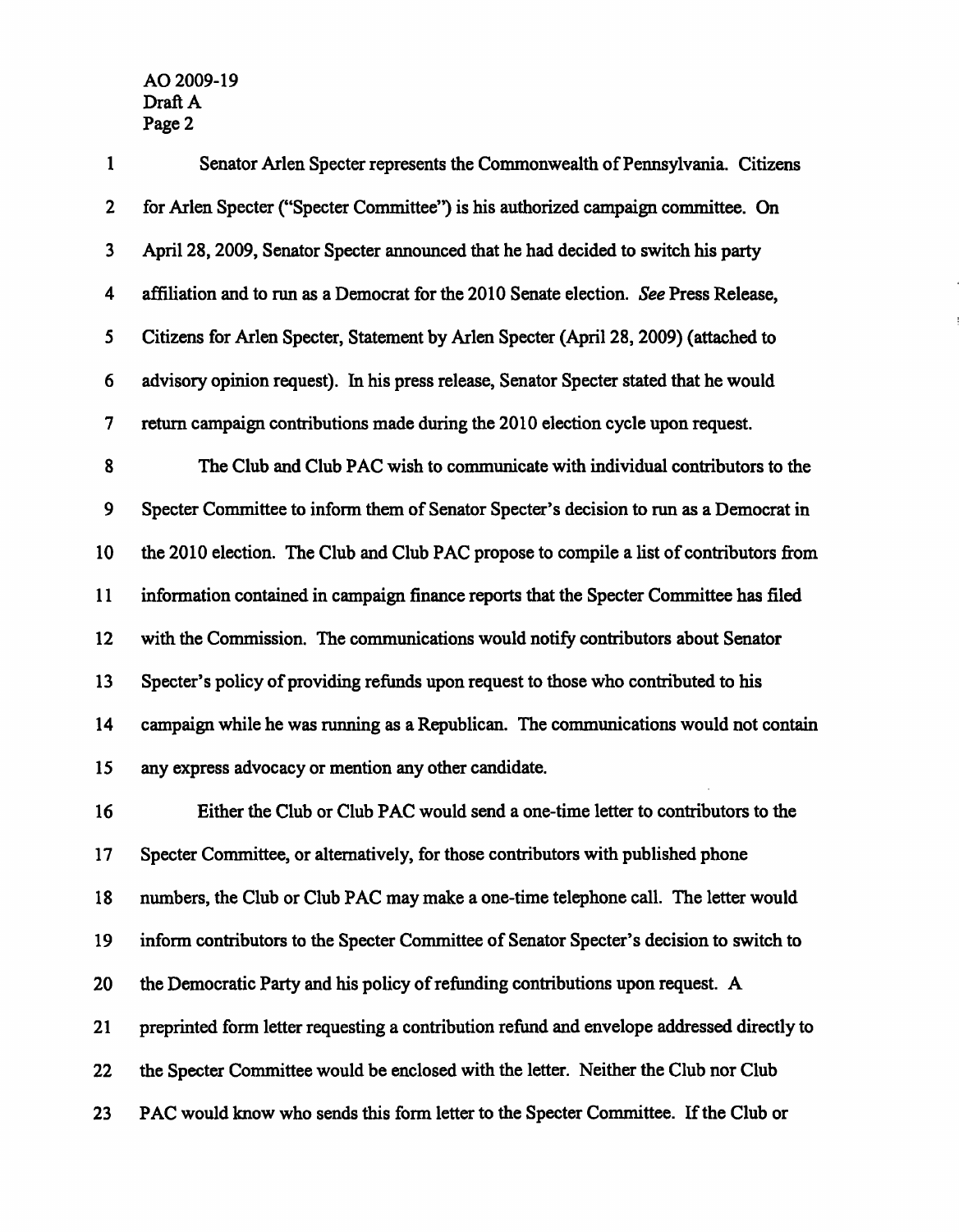| 1                       | Club PAC makes a phone call to a contributor, the phone call would inform the               |
|-------------------------|---------------------------------------------------------------------------------------------|
| $\mathbf{2}$            | contributor of Senator Specter's decision to switch parties and his refund policy. The      |
| $\mathbf{3}$            | contributor would be asked if he or she would like to have the Club or Club PAC either      |
| $\overline{\mathbf{4}}$ | send the contributor information on how to request the refund, or provide this information  |
| 5                       | during the telephone call. Both the letter and the telephone call would inform              |
| 6                       | contributors that the Specter Committee is not required by statute or regulations to refund |
| 7                       | these contributions.                                                                        |
| 8                       | The communications would not contain any solicitation of any kind for the Club,             |
| 9                       | Club PAC, any candidate, or any other entity. No follow up mailings or telephone calls      |
| 10                      | would be made unless, during the initial telephone call, the contributor requests further   |
| 11                      | information from the Club or Club PAC on how to request a refund. The                       |
| 12                      | communications would be made independently of any candidate or political party.             |
| 13                      | The Club and Club PAC would not use the list for any purpose other than the                 |
| 14                      | communication proposed in the advisory opinion request, and would not retain the list for   |
| 15                      | any other purpose. The Club and Club PAC would not put any of the contact information       |
| 16                      | obtained from the Specter Committee's Commission filings into either the Club or the        |
| 17                      | Club PAC's general membership database. The Club and Club PAC would not make the            |
| 18                      | list of contributors to the Specter Committee available to any other entity.                |
| 19                      | <b>Question Presented</b>                                                                   |
| 20                      | May the Club or Club PAC use information obtained from campaign finance                     |
| 21                      | reports filed with the Commission to communicate with contributors to the Specter           |
| 22                      | Committee informing them of Senator Specter's decision to switch parties and his refund     |
| 23                      | policy?                                                                                     |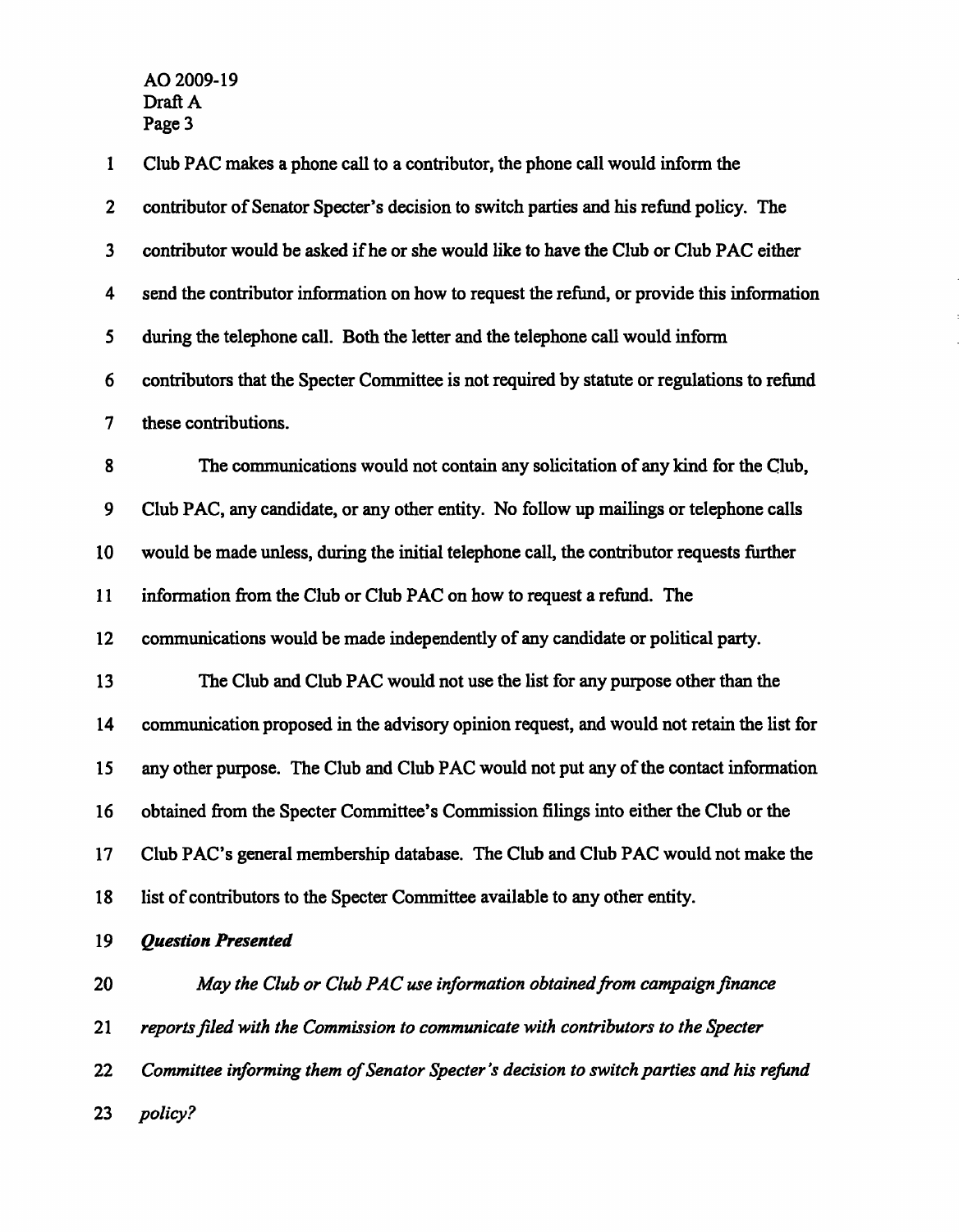# 1 Legal Analysis and Conclusion

| $\mathbf{2}$     | Yes, the Club and Club PAC may use contributor information contained in reports           |
|------------------|-------------------------------------------------------------------------------------------|
| $\mathbf{3}$     | filed with the Commission for the purpose of making communications informing              |
| 4                | contributors to the Specter Committee of Senator Specter's decision to run as a Democrat  |
| 5                | and his policy of refunding contributions upon request.                                   |
| 6                | Under the Act and Commission regulations, political committees are required to            |
| $\boldsymbol{7}$ | file reports with the Commission identifying the names and mailing addresses of           |
| 8                | contributors. 2 U.S.C. 434(b)(2)(A) and (b)(3)(A); 11 CFR 104.8(a). The Act provides      |
| 9                | that the Commission shall make reports and statements filed with it available to the      |
| 10               | public for inspection and copying within 48 hours after receipt. 2 U.S.C. 438(a)(4). Any  |
| 11               | information copied from such reports or statements, however, "may not be sold or used     |
| 12               | by any person for the purpose of soliciting contributions or for commercial purposes,"    |
| 13               | other than using the name and address of a political committee to solicit contributions   |
| 14               | from that political committee. Id.; see also 11 CFR 104.15(a). Under Commission           |
| 15               | regulations, "soliciting contributions" includes soliciting any type of contribution or   |
| 16               | donation, such as political or charitable contributions. 11 CFR 104.15(b).                |
| 17               | Thus, in addition to requiring the disclosure of contributor information, Congress        |
| 18               | provided limitations to ensure that such information was not misused. Congress was        |
| 19               | concerned that the Act's reporting requirements "open up the citizens who are generous    |
| 20               | and public spirited enough to support our political activities to all kinds of harassment |
| 21               | " 117 Cong. Rec. 30057 (daily ed. Aug. 5, 1971) (statement of Sen. Bellmon).              |
| 22               | Specifically, Senator Bellmon, sponsor of the prohibition on the use of individual        |
| 23               | contributors' names and addresses, stated that the purpose of the prohibition was to      |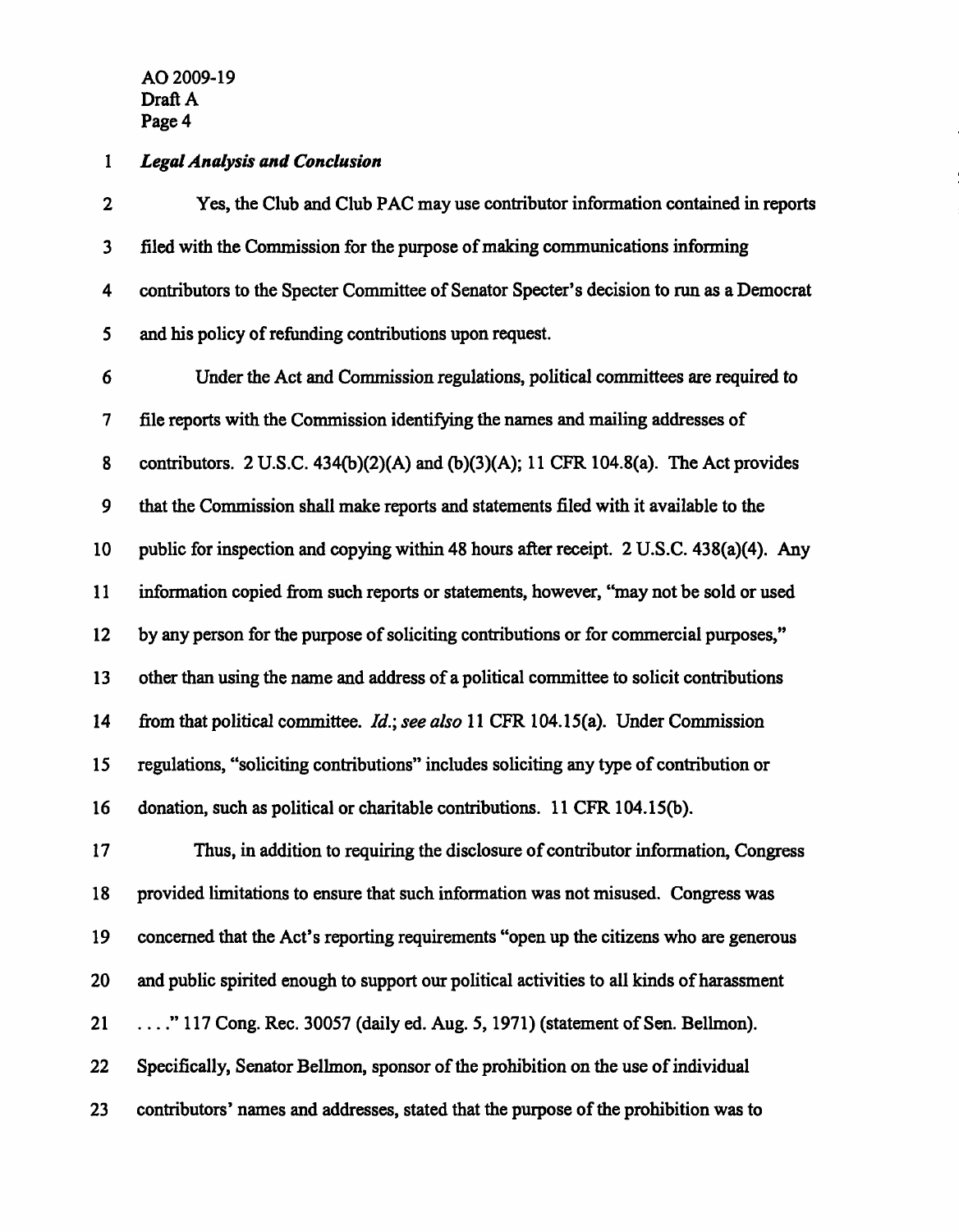1 "protect the privacy of the generally very public-spirited citizens who may make a 2 contribution to a political campaign or a political party." Id. In his remarks on the 3 Senate floor, however, Senator Bellmon acknowledged the limitations of the prohibition. 4 See id. at 30058 (The prohibition "is intended to protect, at least to some degree, the men 5 and women who make contributions to candidates or political parties from being 6 victimized by" having their names sold to list brokers). Indeed, in his response to a 7 question from Senator Nelson, Senator Bellmon confirmed that the "only purpose" of the 8 prohibition is to "prohibit the lists [of contributor names and addresses] from being used 9 for commercial purposes." 117 Cong. Rec. 30058 (daily ed. Aug. 5,1971) (statements of 10 Sen. Nelson and Sen. Bellmon). 11 The Commission has applied this solicitation and commercial use prohibition in 12 several advisory opinions. In Advisory Opinion 1981-05 (Findley), the Commission 13 concluded that a candidate could use information obtained from disclosure reports to mail 14 letters to contributors to his opponent's campaign to correct allegedly defamatory charges 15 made by his opponent. In Advisory Opinion 1984-02 (Gramm), a non-connected 16 political committee calling itself "Americans for Phil Gramm in '84" solicited 17 contributions without the permission of Phil Gramm or his authorized campaign 18 committee. The Commission concluded that Representative Gramm and his authorized 19 campaign committee could use contributor information contained in Americans for Phil 20 Gramm in '84's disclosure reports to inform contributors that the non-connected 21 committee was not Phil Gramm's authorized committee. 22 In both of these advisory opinions, the Commission noted that the purpose of the

23 prohibition is to prevent contributor information from being used for commercial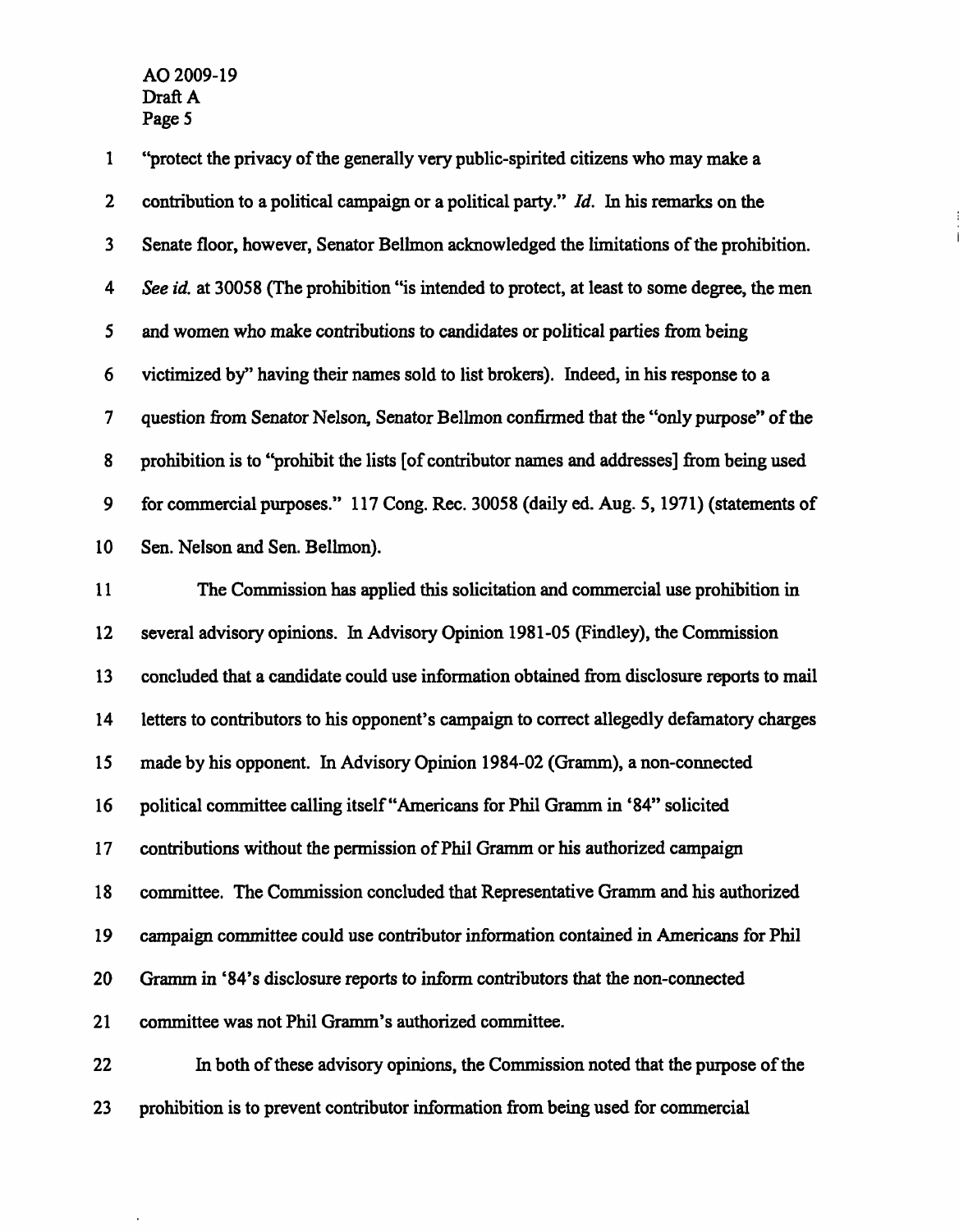$\sim 10$ 

| $\mathbf{1}$            | purposes or for making solicitations. The prohibition does not "foreclose the use of this        |
|-------------------------|--------------------------------------------------------------------------------------------------|
| $\mathbf 2$             | information for other, albeit political, purposes, such as correcting contributor                |
| $\overline{\mathbf{3}}$ | misperceptions." Advisory Opinion 1984-02 (Gramm).                                               |
| 4                       | This application of 2 U.S.C. $438(a)(4)$ is also consistent with the courts' treatment           |
| 5                       | of the statute and regulatory provision. See, e.g., FEC v. Int'l Funding Inst., Inc., 969        |
| 6                       | F.2d 1110 (D.C. Cir. 1992) (holding that the commercial use prohibition is constitutional        |
| 7                       | because political committees have a property interest in their contributor lists); $FEC$ $\nu$ . |
| 8                       | Political Contributions Data, Inc., 943 F.2d 190 (2nd Cir. 1991) (finding that the sale of       |
| 9                       | contributor lists that did not include addresses or phone numbers and that explicitly stated     |
| 10                      | that the lists could not be used for the purpose of solicitation or any commercial use did       |
| 11                      | not violate the prohibition at 2 U.S.C. 438(a)(4)).                                              |
| 12                      | In this situation, the Club and Club PAC will not solicit contributions for any                  |
| 13                      | reason, and will not use the contributor information for any commercial purpose. Instead,        |
| 14                      | the Club and Club PAC intend to use contributor information obtained from the Specter            |
| 15                      | Committee's disclosure reports only for the limited purpose of notifying contributors that       |
| 16                      | Senator Specter has switched parties and of his refund policy. The communication will            |
| 17                      | be one time only, and will not necessitate any further contact between the Club or Club          |
| 18                      | PAC and the contributors to the Specter Committee. Furthermore, the Club and Club                |
| 19                      | PAC will safeguard the contributor information obtained from the reports by keeping it           |
| 20                      | separate from their general membership database, to avoid using the contributor                  |
| 21                      | information for solicitation or commercial purposes. Additionally, the requestors do not         |
| 22                      | intend to provide the contributor information to any other entity. Therefore, the                |
| 23                      | Commission concludes that this limited use of contributor information obtained from the          |

 $\sim$ 

 $\blacksquare$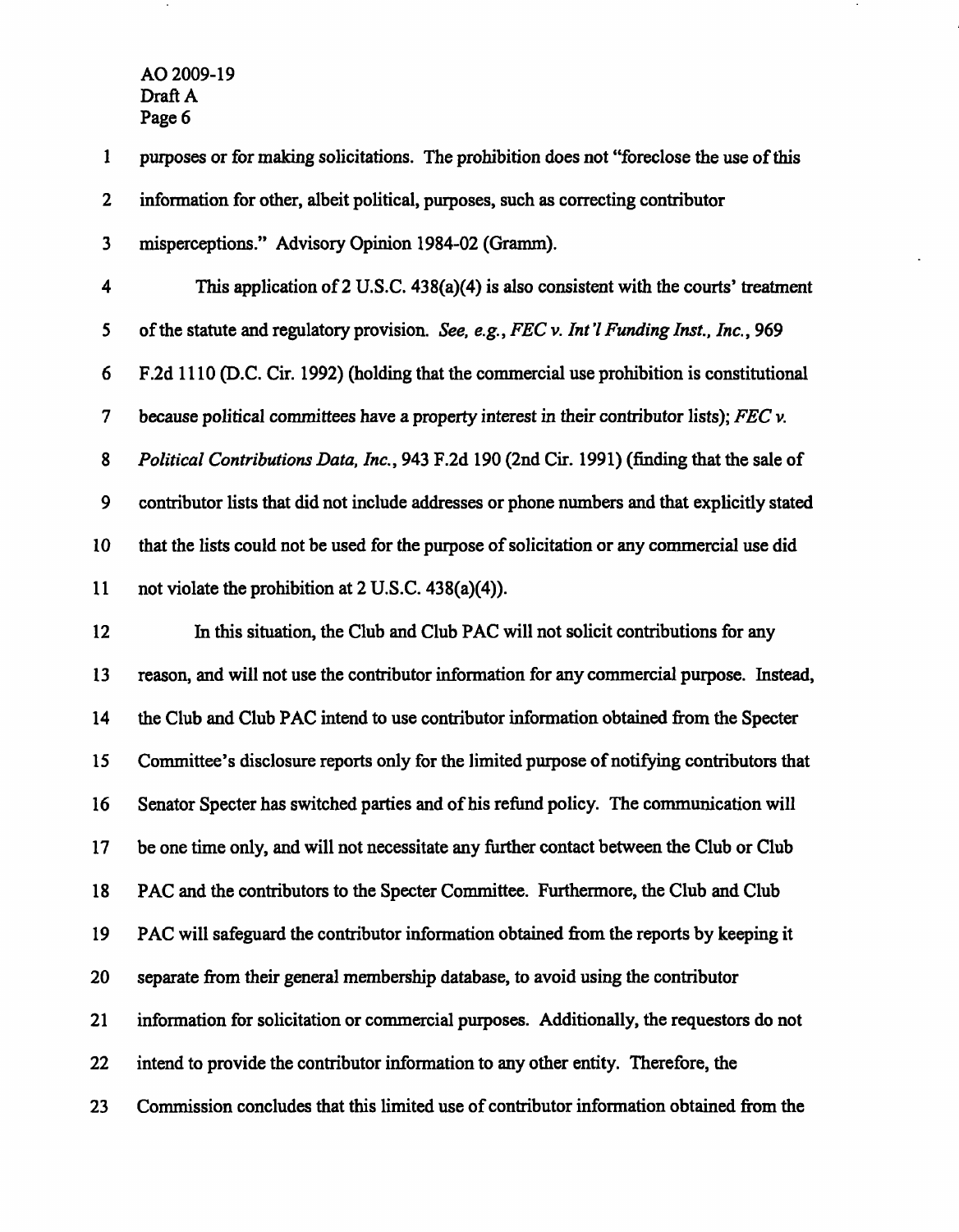1 Specter Committee's disclosure reports does not violate the solicitation and commercial 2 use prohibition at 2 U.S.C. 438(a)(4).

3 This determination is consistent with Advisory Opinion 2003-24 (NCTFK). In 4 that advisory opinion, the Commission concluded that the use of contributor information 5 obtained from disclosure reports by the National Center for Tobacco-Free Kids 6 ("NCTFK") for the purpose of sending contributors direct mail communications about 7 the health effects of smoking and efforts to control tobacco use would violate the 8 prohibition at 2 U.S.C. 438(a)(4). Advisory Opinion 2003-24 (NCTFK) differs from the 9 present advisory opinion request because NCTFK sought to use contributor names and 10 addresses in order to change the commercial practices of an industry. The purpose of the 11 use of contributor information proposed by the Club and Club PAC here, by contrast, is 12 not commercial in nature.

13 This response constitutes an advisory opinion concerning the application of the 14 Act and Commission regulations to the specific transaction or activity set forth in your 15 request. See 2 U.S.C. 437f. The Commission emphasizes that, if there is a change in any 16 of the facts or assumptions presented, and such facts or assumptions are material to a 17 conclusion presented in this advisory opinion, then the requestor may not rely on that 18 conclusion as support for its proposed activity. Any person involved in any specific 19 transaction or activity which is indistinguishable in all its material aspects from the 20 transaction or activity with respect to which this advisory opinion is rendered may rely on 21 this advisory opinion. See 2 U.S.C. 437f(c)(1)(B). Please note that the analysis or 22 conclusions in this advisory opinion may be affected by subsequent developments in the 23 law including, but not limited to, statutes, regulations, advisory opinions, and case law.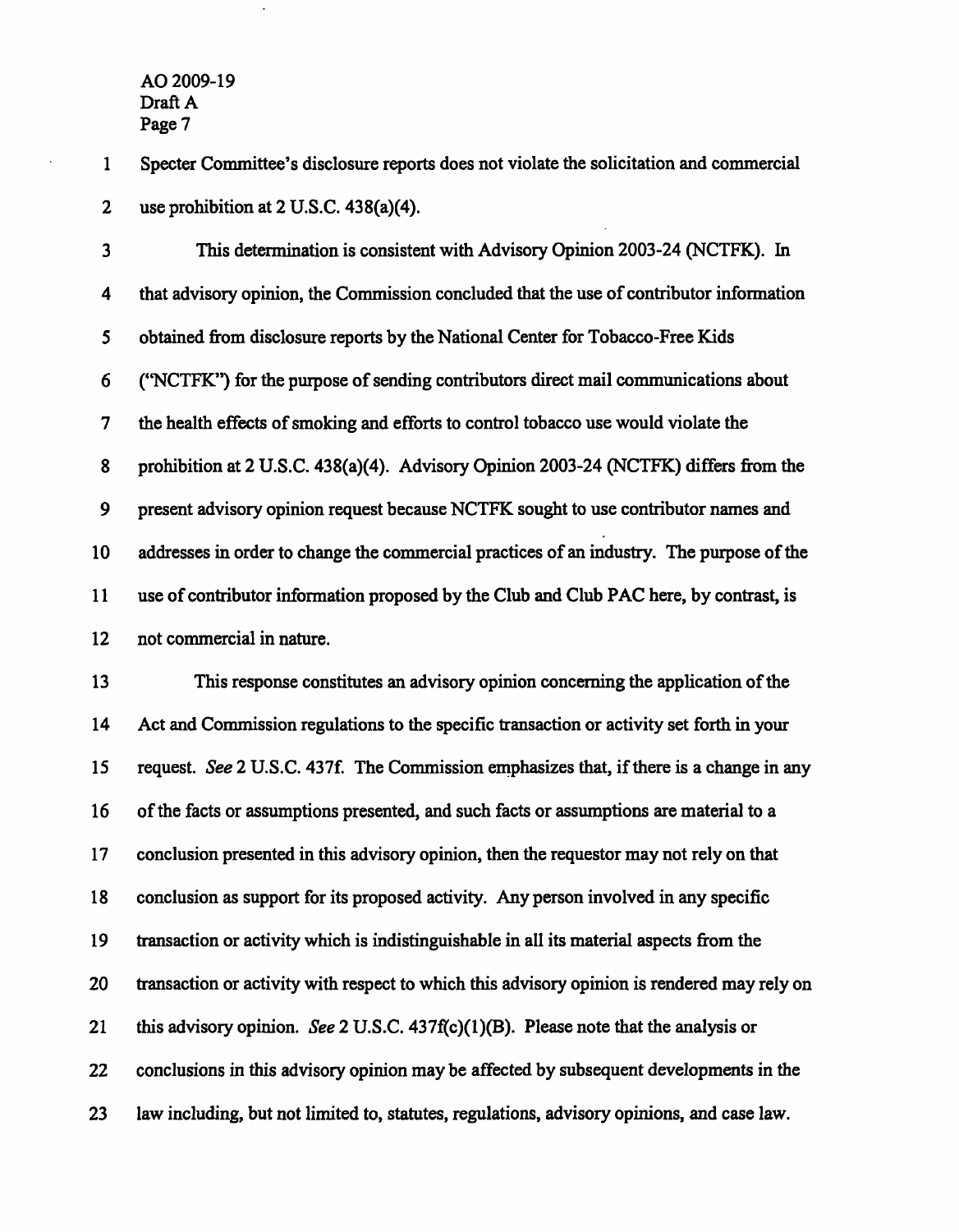$\hat{\boldsymbol{\gamma}}$ 

 $\mathbb{R}^2$ 

1 All cited advisory opinions are available on the Commission's website at

 $\sim$   $\sim$ 

| $\mathbf{2}$ | http://saos.nictusa.com/saos/searchao. |                              |
|--------------|----------------------------------------|------------------------------|
|              |                                        |                              |
|              |                                        | On behalf of the Commission, |
|              |                                        |                              |
| 6            |                                        | $\bullet$                    |
|              |                                        |                              |
| 8            |                                        | Steven T. Walther            |
| 9            |                                        | Chairman                     |
| 10           |                                        | ٠                            |
| 11           |                                        |                              |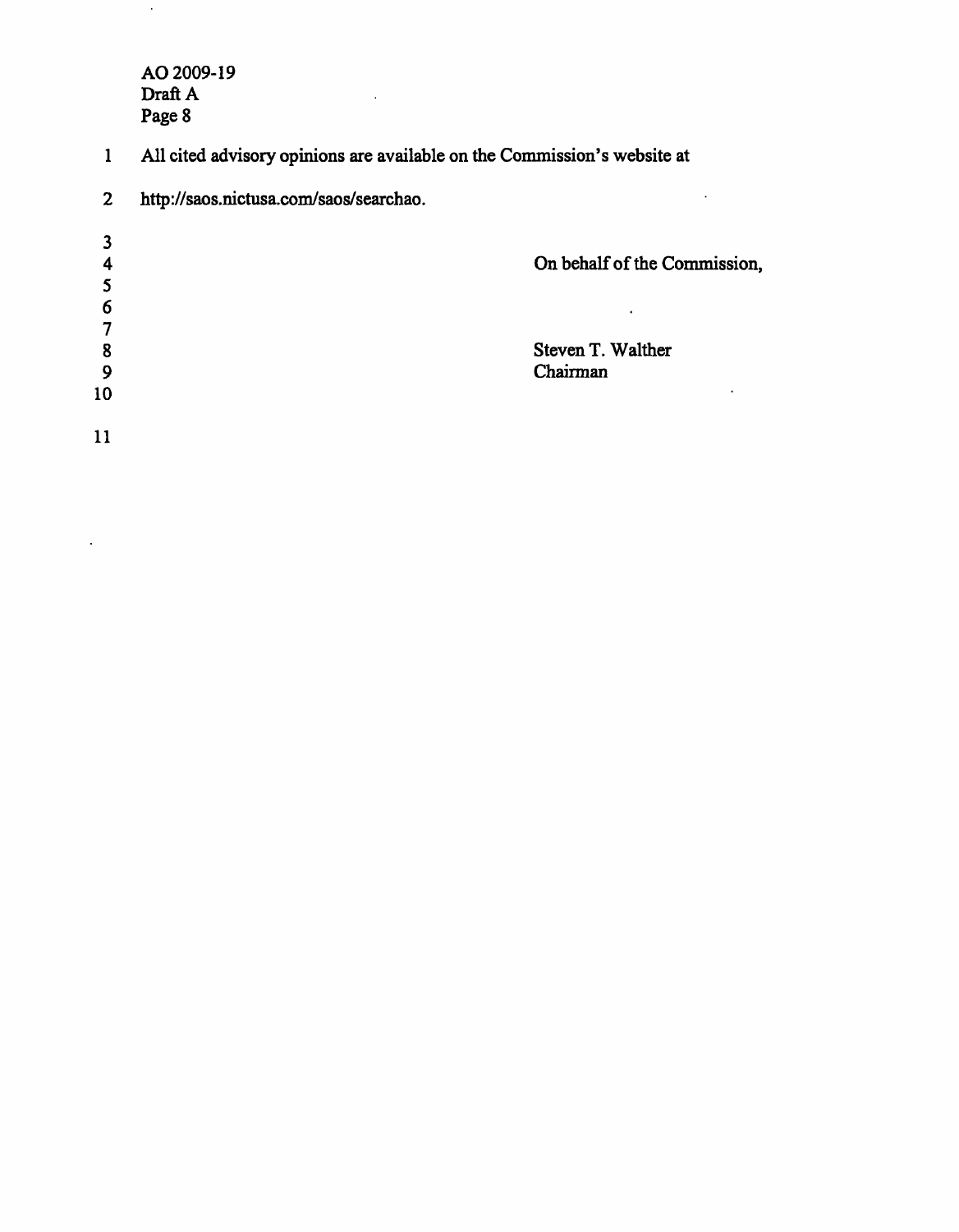| 1<br>$\mathbf 2$                                      | <b>ADVISORY OPINION 2009-19</b>                                                                                                               |
|-------------------------------------------------------|-----------------------------------------------------------------------------------------------------------------------------------------------|
| $\overline{\mathbf{3}}$<br>4<br>5<br>6<br>7<br>8<br>9 | Mr. David Keating<br><b>Executive Director</b><br>Club for Growth<br><b>DRAFT B</b><br>2001 L Street, NW<br>Suite 600<br>Washington, DC 20036 |
| 10                                                    | Dear Mr. Keating:                                                                                                                             |
| 11                                                    | We are responding to your advisory opinion request on behalf of Club for Growth                                                               |
| 12                                                    | and Club for Growth PAC, concerning the application of the Federal Election Campaign                                                          |
| 13                                                    | Act of 1971, as amended (the "Act"), and Commission regulations to the use of                                                                 |
| 14                                                    | contributor information contained in reports filed with the Commission.                                                                       |
| 15                                                    | The Commission concludes that Club for Growth and Club for Growth PAC may                                                                     |
| 16                                                    | not use contributor information contained in reports filed with the Commission to notify                                                      |
| 17                                                    | contributors to Senator Arlen Specter's 2010 Senate re-election campaign that Senator                                                         |
| 18                                                    | Specter has switched his party affiliation and has publicly offered to refund contributions                                                   |
| 19                                                    | upon request.                                                                                                                                 |
| 20                                                    | <b>Background</b>                                                                                                                             |
| 21                                                    | The facts presented in this advisory opinion are based on your letter received on                                                             |
| 22                                                    | June 25, 2009, and conversations with Commission attorneys.                                                                                   |
| 23                                                    | Club for Growth ("Club") is an incorporated nonprofit membership organization                                                                 |
| 24                                                    | exempt from taxation under section $501(c)(4)$ of the Internal Revenue Code. Club for                                                         |
| 25                                                    | Growth PAC ("Club PAC") is the separate segregated fund of the Club and is a                                                                  |
| 26                                                    | multicandidate committee under Commission regulations.                                                                                        |

 $\sim$ 

 $\mathcal{L}(\mathcal{L}^{\mathcal{L}}_{\mathcal{L}})$  and  $\mathcal{L}^{\mathcal{L}}_{\mathcal{L}}$  and  $\mathcal{L}^{\mathcal{L}}_{\mathcal{L}}$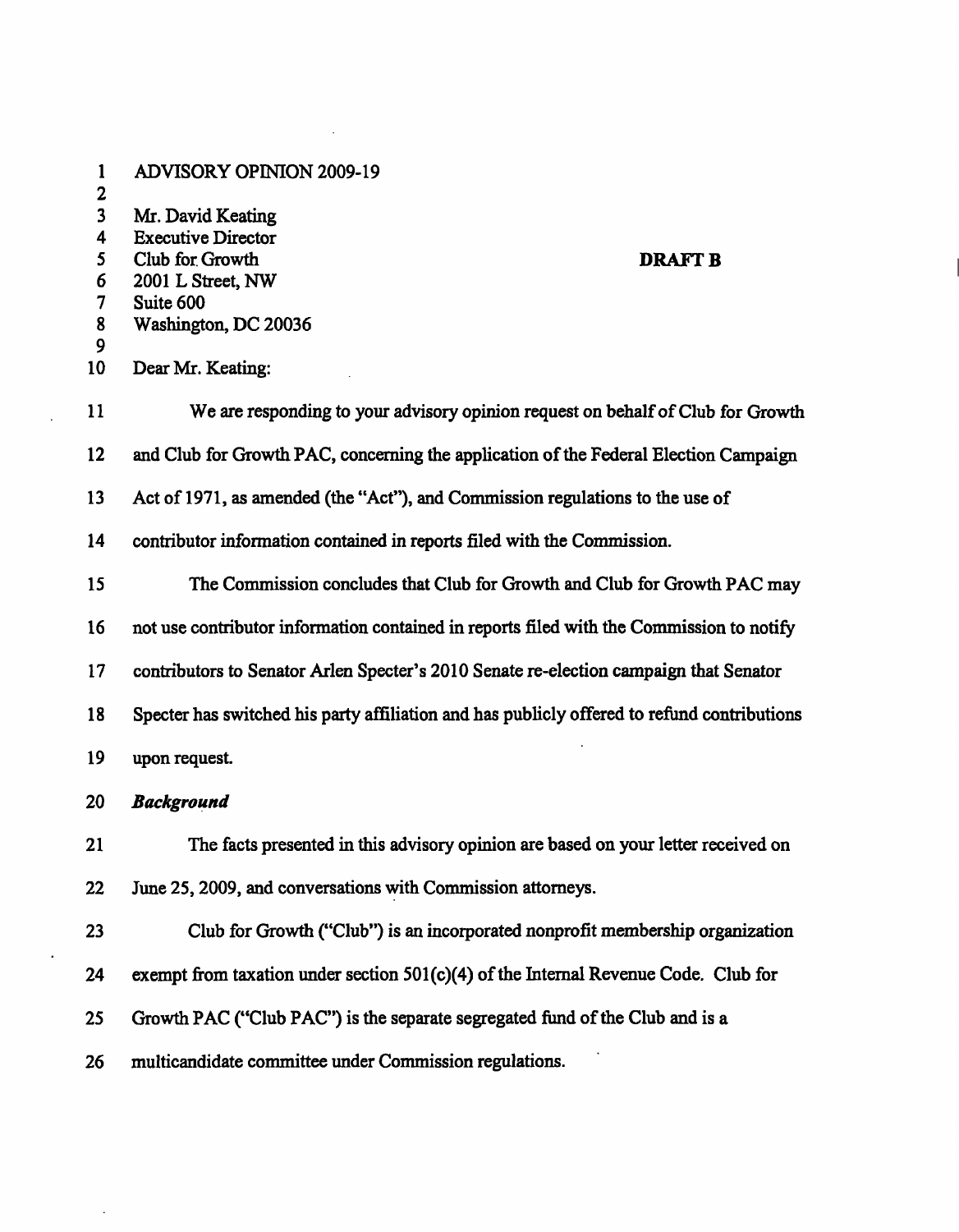| $\mathbf{1}$     | Senator Arlen Specter represents the Commonwealth of Pennsylvania. Citizens                |
|------------------|--------------------------------------------------------------------------------------------|
| $\boldsymbol{2}$ | for Arlen Specter ("Specter Committee") is his authorized campaign committee. On           |
| 3                | April 28, 2009, Senator Specter announced that he had decided to switch his party          |
| 4                | affiliation and to run as a Democrat for the 2010 Senate election. See Press Release,      |
| 5                | Citizens for Arlen Specter, Statement by Arlen Specter (April 28, 2009) (attached to       |
| 6                | advisory opinion request). In his press release, Senator Specter stated that he would      |
| 7                | return campaign contributions made during the 2010 election cycle upon request.            |
| 8                | The Club and Club PAC wish to communicate with individual contributors to the              |
| 9                | Specter Committee to inform them of Senator Specter's decision to run as a Democrat in     |
| 10               | the 2010 election. The Club and Club PAC propose to compile a list of contributors from    |
| 11               | information contained in campaign finance reports that the Specter Committee has filed     |
| 12               | with the Commission. The communications would notify contributors about Senator            |
| 13               | Specter's policy of providing refunds upon request to those who contributed to his         |
| 14               | campaign while he was running as a Republican. The communications would not contain        |
| 15               | any express advocacy or mention any other candidate.                                       |
| 16               | Either the Club or Club PAC would send a one-time letter to contributors to the            |
| 17 <sup>17</sup> | Specter Committee, or alternatively, for those contributors with published phone           |
| 18               | numbers, the Club or Club PAC may make a one-time telephone call. The letter would         |
| 19               | inform contributors to the Specter Committee of Senator Specter's decision to switch to    |
| 20               | the Democratic Party and his policy of refunding contributions upon request. A             |
| 21               | preprinted form letter requesting a contribution refund and envelope addressed directly to |
| 22               | the Specter Committee would be enclosed with the letter. Neither the Club nor Club         |
| 23               | PAC would know who sends this form letter to the Specter Committee. If the Club or         |

 $\hat{\mathcal{L}}$ 

L,

 $\bar{\mathcal{L}}$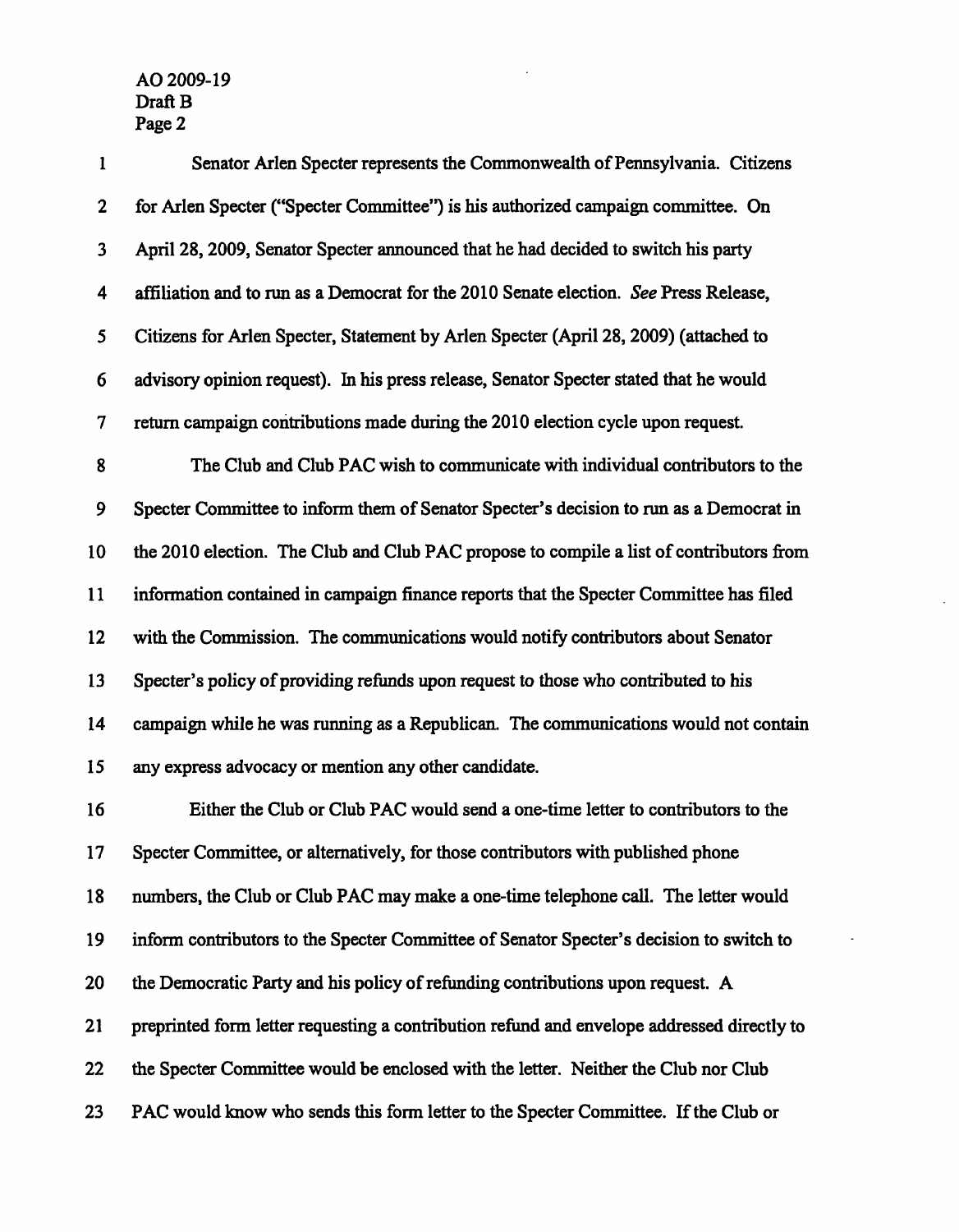$\hat{\mathcal{L}}$ 

| $\mathbf{1}$            | Club PAC makes a phone call to a contributor, the phone call would inform the               |
|-------------------------|---------------------------------------------------------------------------------------------|
| $\overline{2}$          | contributor of Senator Specter's decision to switch parties and his refund policy. The      |
| $\overline{\mathbf{3}}$ | contributor would be asked if he or she would like to have the Club or Club PAC either      |
| 4                       | send the contributor information on how to request the refund, or provide this information  |
| 5                       | during the telephone call. Both the letter and the telephone call would inform              |
| 6                       | contributors that the Specter Committee is not required by statute or regulations to refund |
| 7                       | these contributions.                                                                        |
| 8                       | The communications would not contain any solicitation of any kind for the Club,             |
| $\boldsymbol{9}$        | Club PAC, any candidate, or any other entity. No follow up mailings or telephone calls      |
| 10                      | would be made unless, during the initial telephone call, the contributor requests further   |
| 11                      | information from the Club or Club PAC on how to request a refund. The                       |
| 12                      | communications would be made independently of any candidate or political party.             |
| 13                      | The Club and Club PAC would not use the list for any purpose other than the                 |
| 14                      | communication proposed in the advisory opinion request, and would not retain the list for   |
| 15                      | any other purpose. The Club and Club PAC would not put any of the contact information       |
| 16                      | obtained from the Specter Committee's Commission filings into either the Club or the        |
| 17                      | Club PAC's general membership database. The Club and Club PAC would not make the            |
| 18                      | list of contributors to the Specter Committee available to any other entity.                |
| 19                      | <b>Question Presented</b>                                                                   |
| 20                      | May the Club or Club PAC use information obtained from campaign finance                     |
| 21                      | reports filed with the Commission to communicate with contributors to the Specter           |
| 22                      | Committee informing them of Senator Specter's decision to switch parties and his refund     |
| 23                      | policy?                                                                                     |

 $\frac{1}{1}$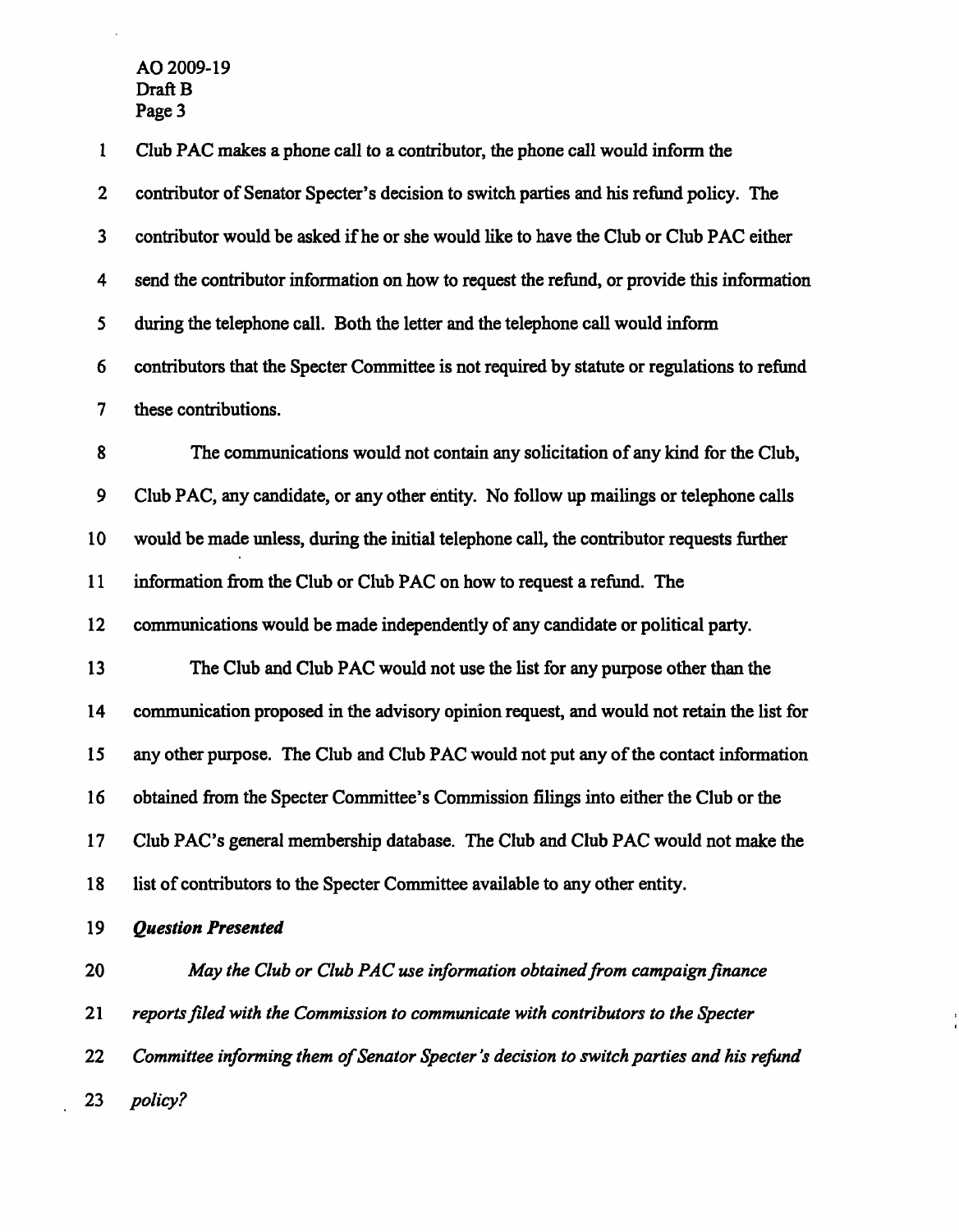## 1 Legal Analysis and Conclusion

2 No, neither the Club nor Club PAC may use contributor information contained in 3 reports filed with the Commission for the purpose of making communications informing 4 contributors to the Specter Committee of Senator Specter's decision to run as a Democrat 5 and his policy of refunding contributions upon request.

6 Under the Act and Commission regulations, political committees are required to 7 file reports with the Commission identifying the names and mailing addresses of 8 contributors. 2 U.S.C. 434(b)(2)(A) and (b)(3)(A); 11 CFR 104.8(a). The Act provides 9 that the Commission shall make reports and statements filed with it available to the 10 public for inspection and copying within 48 hours after receipt. 2 U.S.C. 438(a)(4). Any 11 information copied from such reports or statements, however, "may not be sold or used 12 by any person for the purpose of soliciting contributions or for commercial purposes," 13 other than using the name and address of a political committee to solicit contributions 14 from that political committee. *Id.*; see also 11 CFR 104.15(a). Under Commission 15 regulations, "soliciting contributions" includes soliciting any type of contribution or 16 donation, such as political or charitable contributions. 11 CFR 104.15(b).

17 Thus, in addition to requiring the disclosure of contributor information, Congress 18 provided limitations to ensure that such information was not misused. Congress was 19 concerned that the Act's reporting requirements "open up the citizens who are generous 20 and public spirited enough to support our political activities to all kinds of harassment, 21 and in that way tend to discourage them from helping out as we need to have them do." 22 117 Cong. Rec. 30057 (daily ed. Aug. 5,1971) (statement of Sen. Bellmon).

23 Specifically, Senator Bellmon, sponsor of the prohibition on the use of individual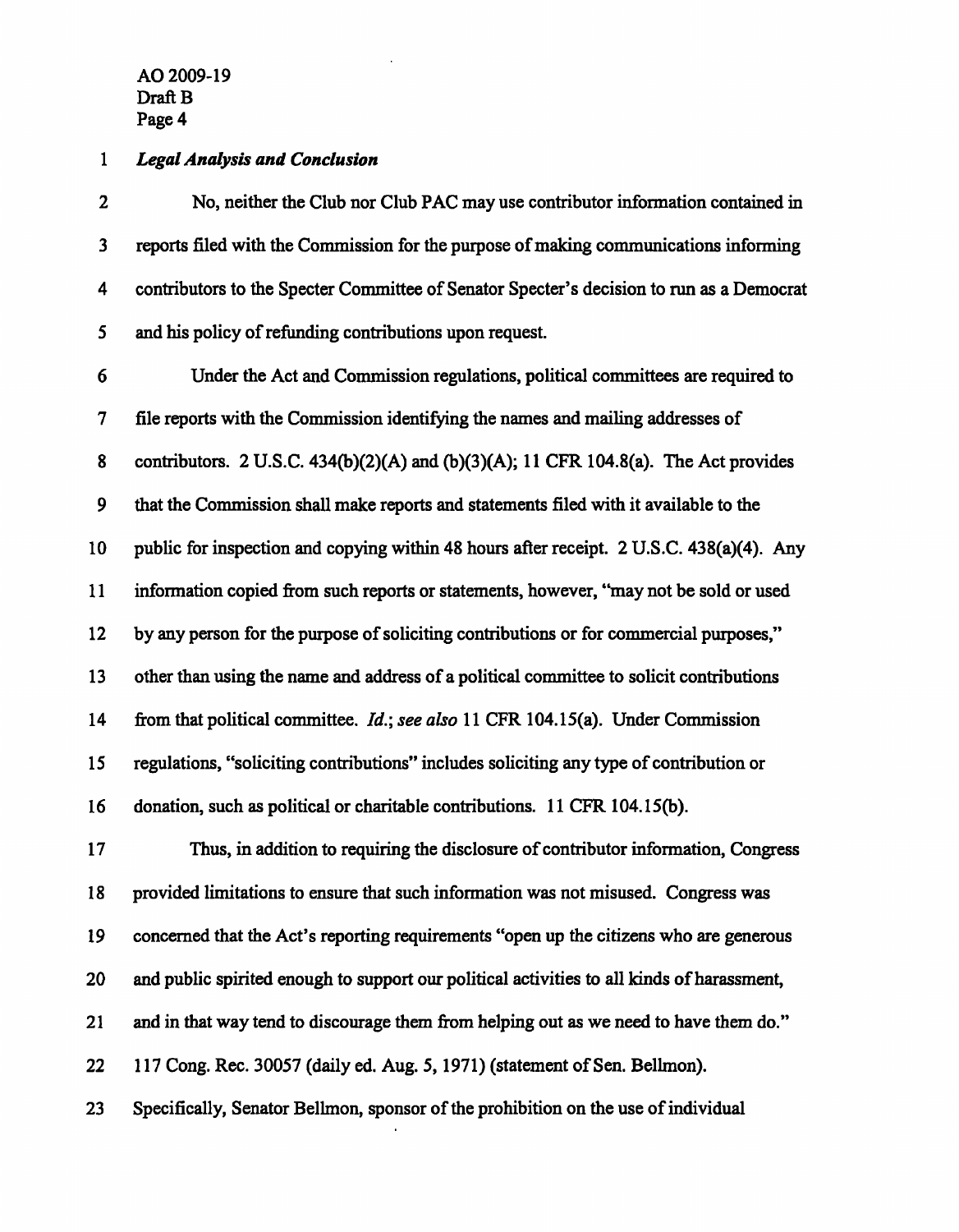| $\mathbf{1}$            | contributors' names and addresses, stated that the purpose of the prohibition was to       |
|-------------------------|--------------------------------------------------------------------------------------------|
| $\boldsymbol{2}$        | "protect the privacy of the generally very public-spirited citizens who may make a         |
| $\overline{\mathbf{3}}$ | contribution to a political campaign or a political party." Id.                            |
| 4                       | The Commission recognizes that $2 \text{ U.S.C. } 438(a)(4)$ is a "broad prophylactic      |
| 5                       | measure intended to protect the privacy of contributors about whom information is          |
| 6                       | disclosed in [Commission] public records." Advisory Opinion 2003-24 (NCTFK).               |
| 7                       | Without this protection, anyone would be free to obtain contact information about an       |
| 8                       | opponent's contributors, or about contributors who support an opposing ideological         |
| 9                       | perspective, from reports that are required by law to be filed with the Commission, and    |
| 10                      | use that contact information to harass the contributors. As discussed on the Senate floor, |
| 11                      | individuals might well be discouraged from contributing to candidates and political        |
| 12                      | committees if they know that their contributions may expose them to unwanted               |
| 13                      | communications in this way.                                                                |
| 14                      | The Commission applied this interpretation to communications proposed by                   |
| 15                      | National Center from Tobacco-Free Kids ("NCTFK"). Advisory Opinion 2003-24                 |
| 16                      | (NCTFK). In that advisory opinion, NCTFK wanted to send direct mailers to                  |
| 17                      | contributors to various political committees. These mailers were to consist of             |
| 18                      | information concerning the health effects of smoking and efforts to control tobacco use.   |
| 19                      | <i>Id.</i> Some of the mailers would also refer to the Federal candidate to whom the       |
| 20                      | contributor contributed, and "include a 'call-to-action' to contact that officeholder to   |
| 21                      | express an opinion about the need to adopt effective tobacco controls." Id. The            |
| 22                      | communications would not be intended to raise funds for any organization, and would not    |

 $\label{eq:2.1} \frac{1}{2} \sum_{i=1}^n \frac{1}{2} \sum_{j=1}^n \frac{1}{2} \sum_{j=1}^n \frac{1}{2} \sum_{j=1}^n \frac{1}{2} \sum_{j=1}^n \frac{1}{2} \sum_{j=1}^n \frac{1}{2} \sum_{j=1}^n \frac{1}{2} \sum_{j=1}^n \frac{1}{2} \sum_{j=1}^n \frac{1}{2} \sum_{j=1}^n \frac{1}{2} \sum_{j=1}^n \frac{1}{2} \sum_{j=1}^n \frac{1}{2} \sum_{j=1}^n \frac{$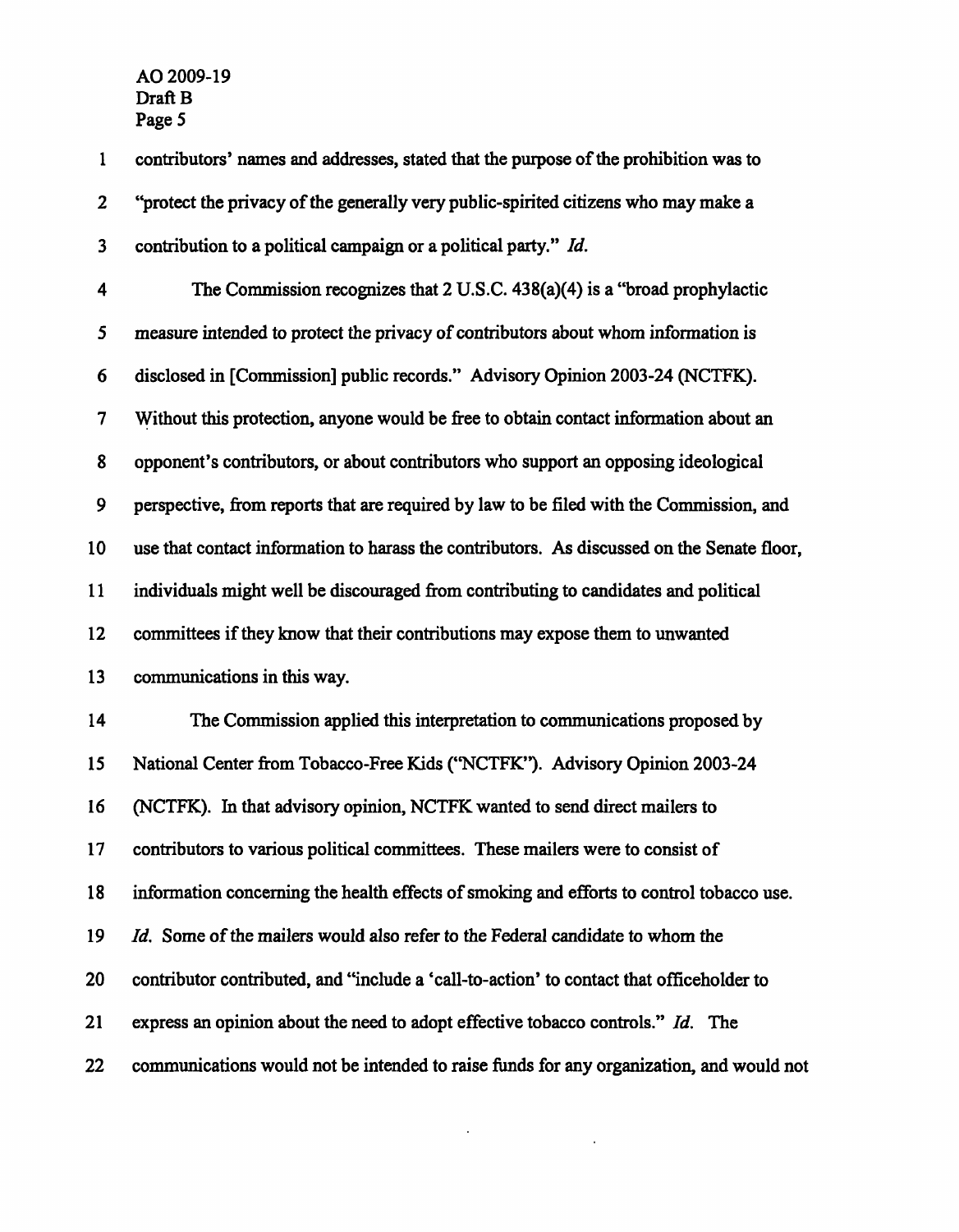1 contain any kind of solicitation. Id. The information obtained from the disclosure reports 2 would not be sold, leased, or exchanged. *Id.* 

3 Despite the fact that the communications did not include any solicitation, and the 4 contributor information was not to be used for any commercial purpose, the Commission 5 found that NCTFK's proposed use of contributor information would expose contributors 6 to harassment and would violate 2 U.S.C. 438(a)(4). Advisory Opinion 2003-24 7 (NCTFK). In NCTFK, the Commission distinguished two prior advisory opinions in 8 which it had allowed the use of contributor information for the purpose of making 9 political communications. In Advisory Opinion 1984-02 (Gramm), a non-connected 10 political committee calling itself "Americans for Phil Gramm in '84" solicited 11 contributions without the permission of Phil Gramm or his authorized campaign 12 committee. The Commission concluded that Representative Gramm and his actual 13 authorized campaign committee could use contributor information contained in 14 Americans for Phil Gramm in '84's disclosure reports to inform contributors that the non-15 connected committee was not in fact Phil Gramm's authorized committee and the 16 contributors could ask for their money back from the unauthorized committee. Also, in 17 Advisory Opinion 1981 -05 (Findley) the Commission stated that a candidate could use 18 information from an opponent's campaign finance reports to mail letters to the 19 opponent's contributors to correct allegedly defamatory charges made by the requestor's 20 opponent. The Commission noted that the prior advisory opinions concerned one-time, 21 one-way communications that did not involve a solicitation or commercial purpose or the 22 possibility of either, and were for the purpose of correcting misleading information. The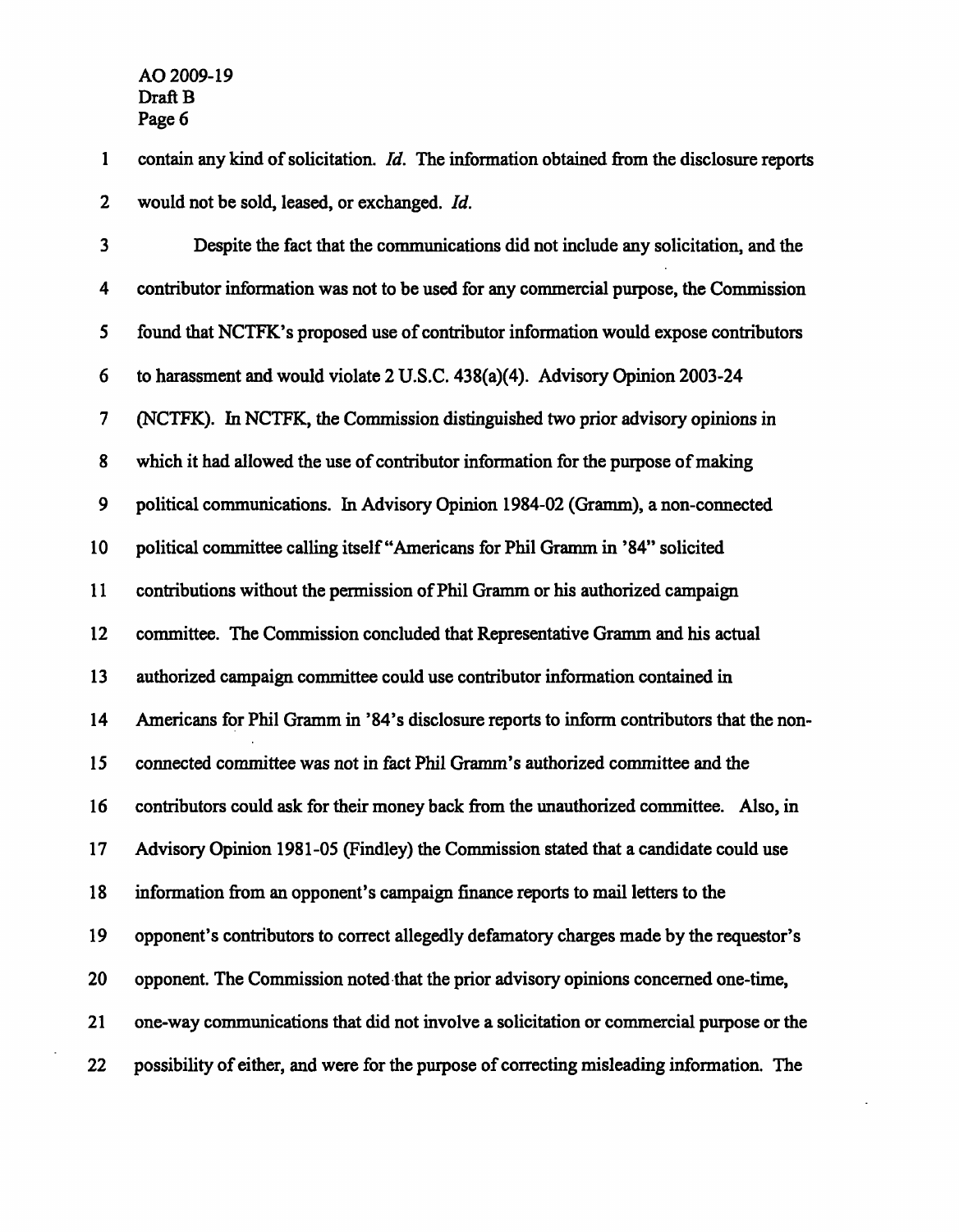1 NCTFK communications, however, presented the possibility of repetitive and intrusive 2 communications to contributors.

3 In the situation presented here, the communications proposed by the Club and 4 Club PAC are not necessary to correct a misunderstanding, because Senator Specter has 5 already publicly announced that he is running for re-election as a Democrat and that he 6 will refund contributions made during the 2010 election cycle upon request. Thus, the 7 communications are materially different from those at issue in Advisory Opinions 1984- 8 02 (Gramm) and 1981-05 (Findley).

9 As stated above, Congress was concerned that the Act's reporting requirements 10 "open up the citizens who are generous and public spirited enough to support our political 11 activities to all kinds of harassment, and in that way tend to discourage them from 12 helping out as we need to have them do." 117 Cong. Rec. 30057 (daily ed. Aug. 5, 1971) 13 (statement of Sen. Bellmon). Here, Club or Club PAC proposes to contact the 14 contributors by mail, or alternatively, by phone for those contributors with published 15 phone numbers, to provide unsolicited information regarding Senator Specter's decision 16 to switch to the Democratic Party, and his policy of refunding contributions upon request. 17 . Furthermore, the telephone communications proposed by the requestors here 18 would involve asking the contributor if he or she wished to receive additional information 19 from the Club or Club PAC, thereby possibly opening the door to additional 20 communications from the Club or Club PAC. Thus, the situation is materially different 21 from those at issue in Advisory Opinions 1984-02 (Gramm) and 1981-05 (Findley), 22 because in those opinions, it was unnecessary for the requestors to make repeated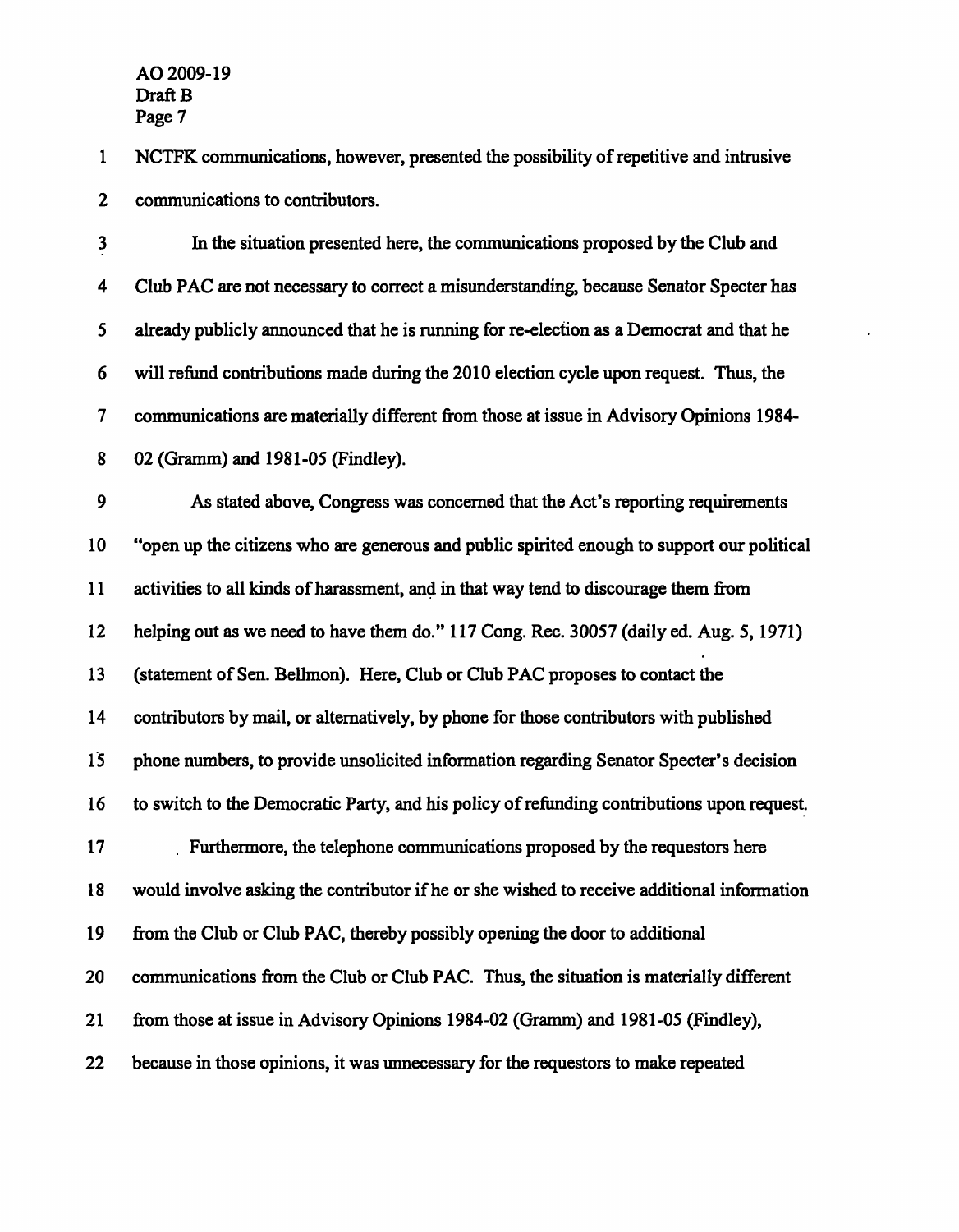| $\mathbf{1}$            | communications to correct the misleading information, whereas here, Club or Club PAC      |
|-------------------------|-------------------------------------------------------------------------------------------|
| $\mathbf{2}$            | may have an interest in making repeated communications with the same message.             |
| $\overline{\mathbf{3}}$ | Such unsolicited communications intrude into the privacy of the "generally very           |
| 4                       | public-spirited citizens who may make a contribution to a political campaign or a         |
| 5                       | political party" that Congress intended to protect. 117 Cong. Rec. 30057 (daily ed. Aug.  |
| 6                       | 5, 1971) (statement of Sen. Bellmon); see also MUR 6096 (Americans for Limited            |
| 7                       | Government Research Foundation) (Statement of Reasons of Chairman Walther,                |
| 8                       | Commissioner Bauerly, and Commissioner Weintraub) ("A political contributor should        |
| 9                       | be able to contribute freely to organizations and causes without fear of threats,         |
| 10                      | harassment or reprisal"). Regardless of the message, intrusive communications             |
| 11                      | themselves can cause the harassment that Congress intended to prevent.                    |
|                         |                                                                                           |
| 12                      | Because the communications that the Club and Club PAC wish to make using the              |
| 13                      | Specter Committee's list are not necessary to correct misleading information and could    |
| 14                      | open the door to further communications from the Club or Club PAC, this use of the        |
| 15                      | Specter Committee's list falls within the scope of the type of communication that the     |
| 16                      | Commission prohibited in Advisory Opinion 2003-24 (NCTFK). Further, there is no           |
| 17                      | indication in the legislative history of this provision that Congress intended for the    |
| 18                      | contributor information made public by the Commission to be used by political             |
| 19                      | opponents to encourage donors to ask for their contributions back, based on later         |
| 20                      | positions taken by the recipient candidate. Approving this request could open the door to |
| 21                      | the kind of harassment of donors that Section 438(a)(4) was intended to prevent.          |

 $\mathcal{L}^{\mathcal{L}}$